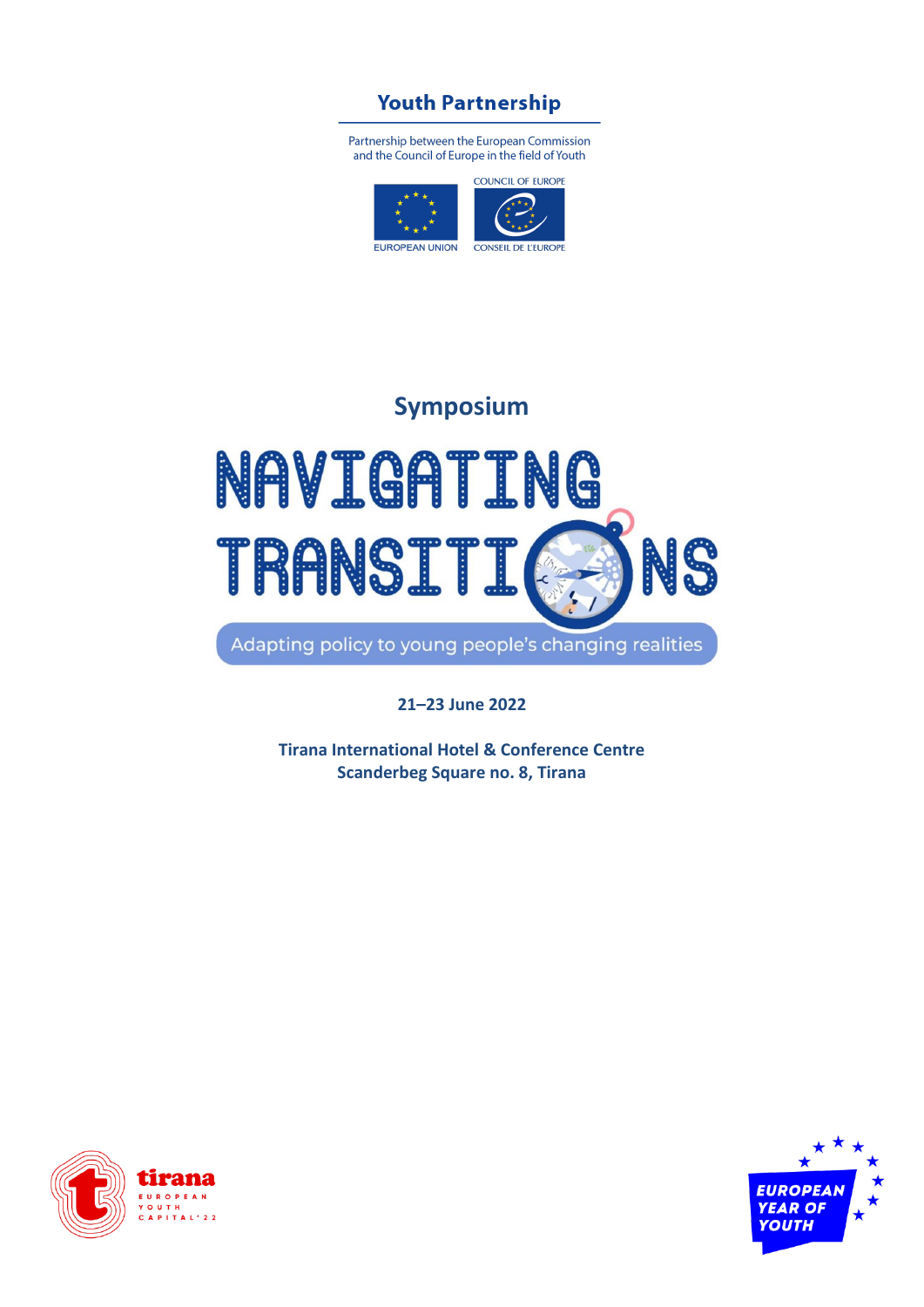| <b>PARTICIPANTS</b>           |                         |                                                                                                                                                                  |
|-------------------------------|-------------------------|------------------------------------------------------------------------------------------------------------------------------------------------------------------|
| <b>Country</b>                | <b>Name</b>             | <b>Organization</b>                                                                                                                                              |
|                               | <b>Edit BABAMETO</b>    | National Youth Congress                                                                                                                                          |
|                               | Maylinda BAJRAMI        | European Youth Card Association<br>(EYCA)                                                                                                                        |
|                               | Zoica BARDHI            | New Bridges NGO                                                                                                                                                  |
|                               | Andja DJKO              | <b>TEYC2022</b>                                                                                                                                                  |
|                               | <b>Fiona DINOLLARI</b>  | <b>EU Policy Hub</b>                                                                                                                                             |
|                               | Ram HADROJ              | Vish këpucët e mia                                                                                                                                               |
| <b>Albania</b>                | Albert HANI             | Regional Youth Cooperation Office<br>(RYCO)                                                                                                                      |
|                               | Kostian JANO            | <b>BETA Europe (Polish branch)</b>                                                                                                                               |
|                               | Elio MANI               | <b>National Youth Congress</b>                                                                                                                                   |
|                               | Ola MUÇA                | Erasmus Student Network (ESN)                                                                                                                                    |
|                               | Jehona ROKA             | <b>EKCYP</b> Albania                                                                                                                                             |
|                               | <b>Emmanuel XHAVARA</b> | <b>TEYC2022</b>                                                                                                                                                  |
|                               | Elda ZOTAJ              | University of Aleksander Moisiu -<br>European Movement Albania                                                                                                   |
|                               | Alisa JAMALYAN          | The Right Side Human Rights<br>Defender NGO                                                                                                                      |
| <b>Armenia</b>                | Veronika KHORASANYAN    | Youth Policy, Supplementary and<br><b>Continuing Education Department,</b><br>Ministry of Education, Science,<br>Culture and Sport of the Republic of<br>Armenia |
|                               | Zara LAVCHYAN           | <b>Council of Europe Trainers Pool</b>                                                                                                                           |
| Azerbaijan                    | Narmin ASLANBAYOVA      | EKCYP Azerbaijan                                                                                                                                                 |
| <b>Belgium</b>                | Flore DE PAUW           | <b>European Network of Work</b><br><b>Integration Social Enterprises</b><br>(ENSIE)                                                                              |
|                               | Guillaume REDIG         | PEYR Advisory Group                                                                                                                                              |
| <b>Bosnia and Herzegovina</b> | Jasmin JASAREVIC        | <b>EKCYP Bosnia and Herzegovina</b>                                                                                                                              |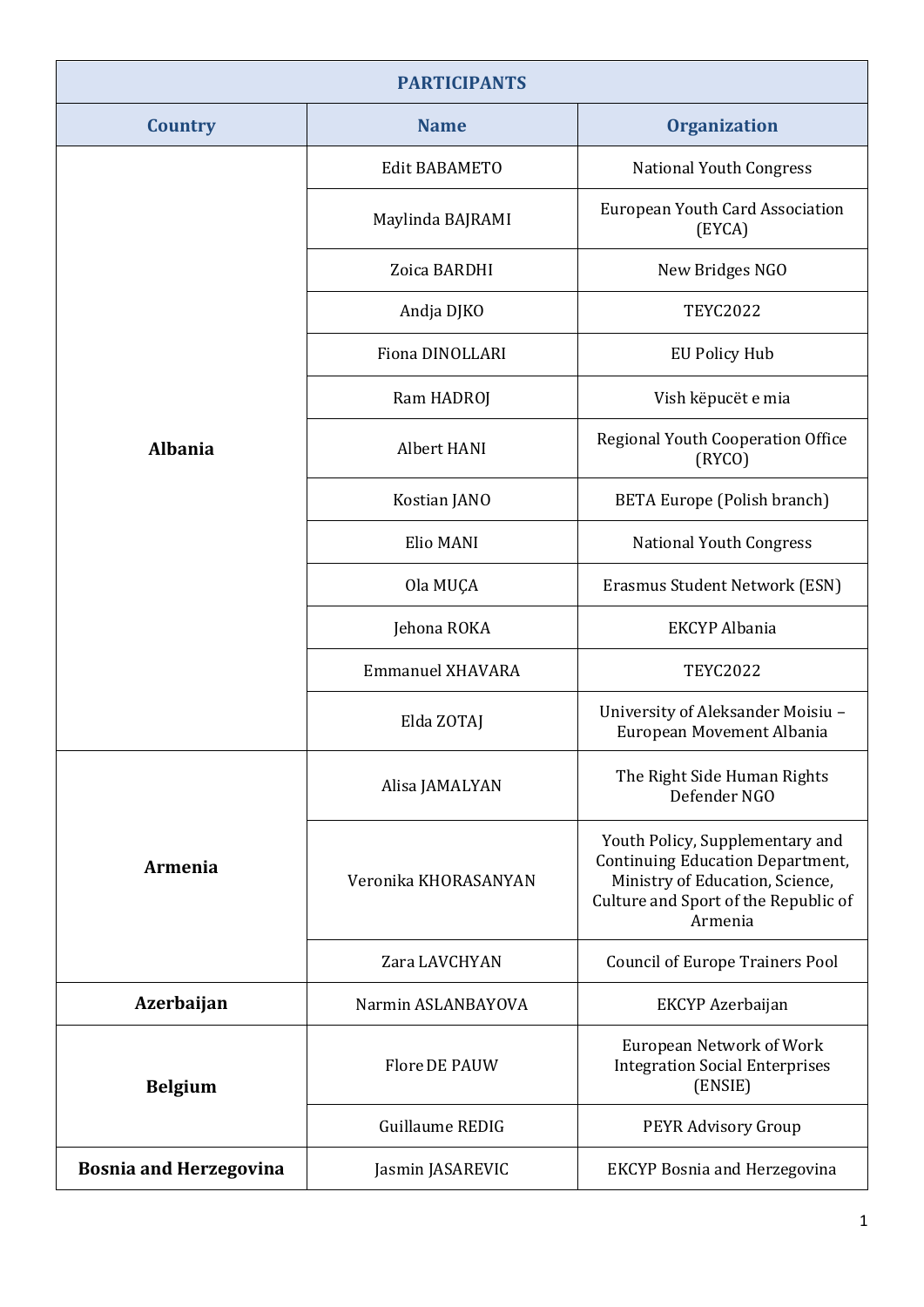|                       | Lena KARNALOVA                   | Big Brothers Big Sisters of Bulgaria<br>Association - Center for European<br>Volunteering (CEV) |
|-----------------------|----------------------------------|-------------------------------------------------------------------------------------------------|
| <b>Bulgaria</b>       | Parvan SIMEONOV                  | <b>PEYR</b>                                                                                     |
|                       | Liliya TOPALOVA                  | <b>EKCYP Bulgaria</b>                                                                           |
| Croatia               | Lorena BARIĆ                     | Coyote Magazine                                                                                 |
|                       | Marko KOVACIC                    | <b>EKCYP</b> Croatia                                                                            |
|                       | Nino PRELOŽNJAK                  | P4 (PEČETRI)                                                                                    |
| <b>Czech Republic</b> | Ivona SOBOTKOVA                  | <b>CDEJ Czech Republic</b>                                                                      |
|                       | Katrin OLT                       | <b>CDEJ</b> Estonia                                                                             |
| <b>Estonia</b>        | Heili GRIFFITH                   | <b>Estonian Association of Youth</b><br>Workers                                                 |
|                       | Lasse SIURALA                    | <b>Tallinn University</b>                                                                       |
|                       | Marti TARU                       | PEYR AG - Tallinn University                                                                    |
|                       | Susanna VEEVO                    | Peace Action Community Estonia                                                                  |
| <b>Finland</b>        | Akseli ROUVARI                   | <b>Finnish National Youth Council</b><br>(Allianssi)                                            |
|                       | Jasper KURJENNIEMI               | World Organization of the Scout<br>Movement (WOSM)                                              |
|                       | Janaïna PAISLEY                  | <b>EKCYP</b> France                                                                             |
| <b>France</b>         | Shunta TAKINO                    | <b>OECD</b>                                                                                     |
| Georgia               | Kartlos KARUMIDZE                | <b>EKCYP</b> Georgia                                                                            |
|                       | Cristina BACALSO                 | <b>PEYR</b>                                                                                     |
| Germany               | <b>Felix BENDER</b>              | <b>EKCYP</b> Germany                                                                            |
|                       | Kathinka HERTLEIN                | Arbeitsgemeinschaft Evangelische<br>Jugend in Deutschland e.V. (AEJ)                            |
|                       | Brian O'SHEA                     | <b>TIER Mobility</b>                                                                            |
|                       | Frederike HOFMANN-VAN DE<br>POLL | PEYR - Centre for European Youth<br>Policy at the German Youth Institute                        |
|                       | Alicja PAWLUCZUK                 | <b>PEYR</b>                                                                                     |
| Greece                | Mary DROSOPOULOS                 | PEYR - Eurobalkan Youth Forum                                                                   |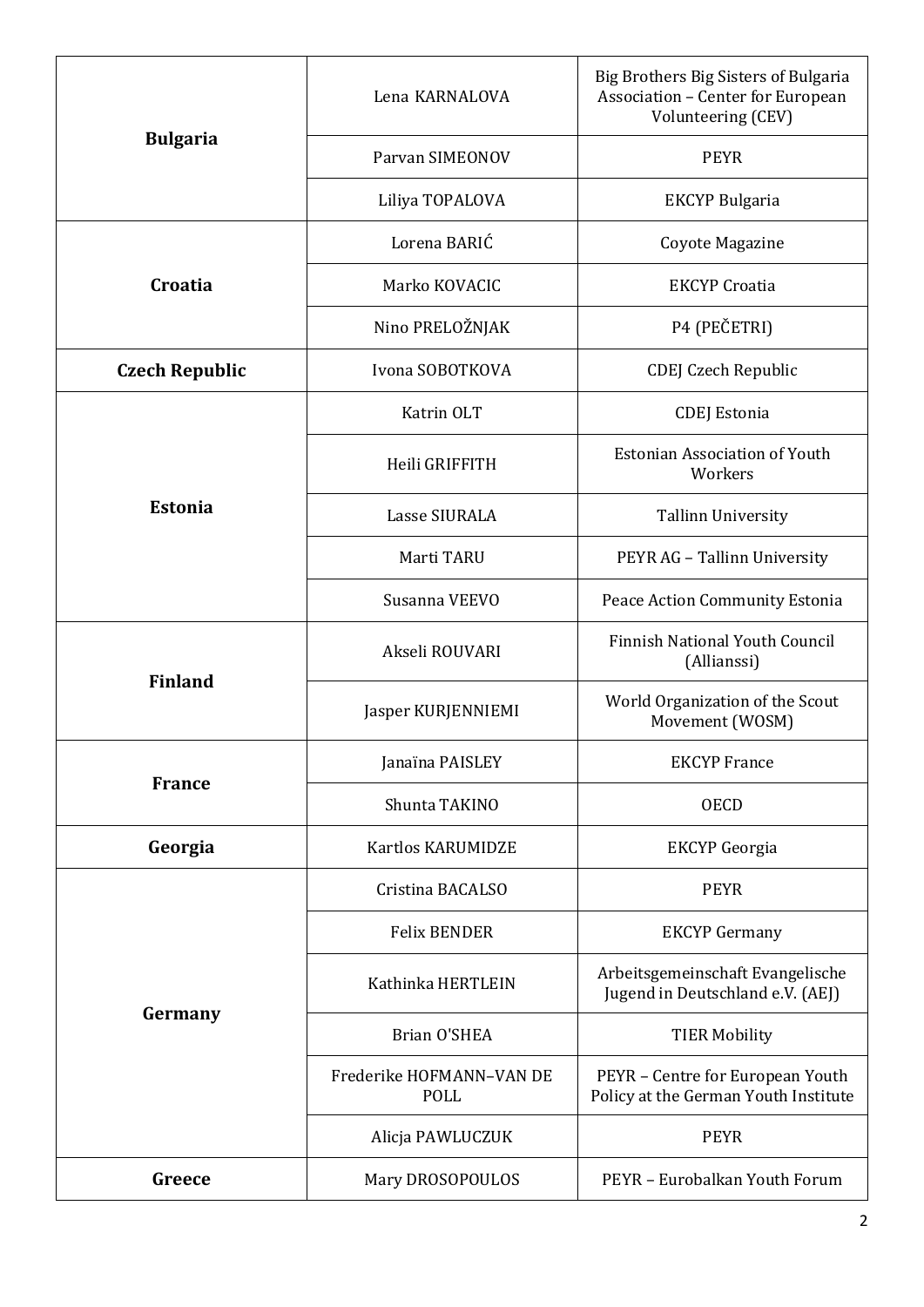|                        | Dora GIANNAKI                      | PEYR - Centre for Political Research,<br>Panteion University of Social and<br>Political Sciences - Hellenic Youth<br><b>Workers Association</b> |
|------------------------|------------------------------------|-------------------------------------------------------------------------------------------------------------------------------------------------|
|                        | Kamil GOUNGOR                      | European Network on Independent<br>Living (ENIL)                                                                                                |
|                        | Antonios SOTIROPOULOS              | European Network on Independent<br>Living (ENIL)                                                                                                |
| <b>Iceland</b>         | Thorgerdur M.<br>THORBJARNARDOTTIR | The Icelandic Youth<br><b>Environmentalist Association</b>                                                                                      |
| <b>Ireland</b>         | Marie-Claire MCALEER               | <b>PEYR</b>                                                                                                                                     |
|                        | Renato CURSI                       | Don Bosco International (DBI)                                                                                                                   |
|                        | Anna LODESERTO                     | Youth Knowledge Book (Author)                                                                                                                   |
| <b>Italy</b>           | Lucia MERLINO                      | Consorzio Comunità Brianza                                                                                                                      |
|                        | Vlora MUÇA                         | Eurodesk Brussels Link                                                                                                                          |
| Kosovo* <sup>1</sup>   | Liridon SHURDHANI                  | <b>CONNECT</b> International                                                                                                                    |
| Lithuania              | Neringa TUMENAITE                  | <b>PEYR - Humanity Consutling</b>                                                                                                               |
|                        | <b>Andreas HEINEN</b>              | <b>EKCYP Luxembourg</b>                                                                                                                         |
| Luxembourg             | Angelina PEREIRA GONÇALVES         | European Youth Information and<br>Counselling Agency (ERYICA)                                                                                   |
| <b>Malta</b>           | Rita BRIFFA                        | Agenzija Zghazagh                                                                                                                               |
| Moldova                | Marina TURCAN                      | <b>EKCYP Moldova</b>                                                                                                                            |
| <b>Montenegro</b>      | Ajsa HADZIBEGOVIC                  | Youth policy and youth work expert                                                                                                              |
| <b>North Macedonia</b> | Slave KOTESKI                      | Young European Federalists (JEF<br>Europe)                                                                                                      |
|                        | Dariusz GRZEMNY                    | Association for Children and Youth<br><b>SZANSA</b>                                                                                             |
| <b>Poland</b>          | Ewa KRZAKLEWSKA                    | EKCYP - PEYR AG - Jagiellonian<br>University                                                                                                    |
| Aleksandra SAWA        |                                    | Coyote Magazine                                                                                                                                 |

<sup>\*</sup> All reference to Kosovo, whether to the territory, institutions or population, in this text shall be understood in full compliance with United Nations Security Council Resolution 1244 and without prejudice to the status of Kosovo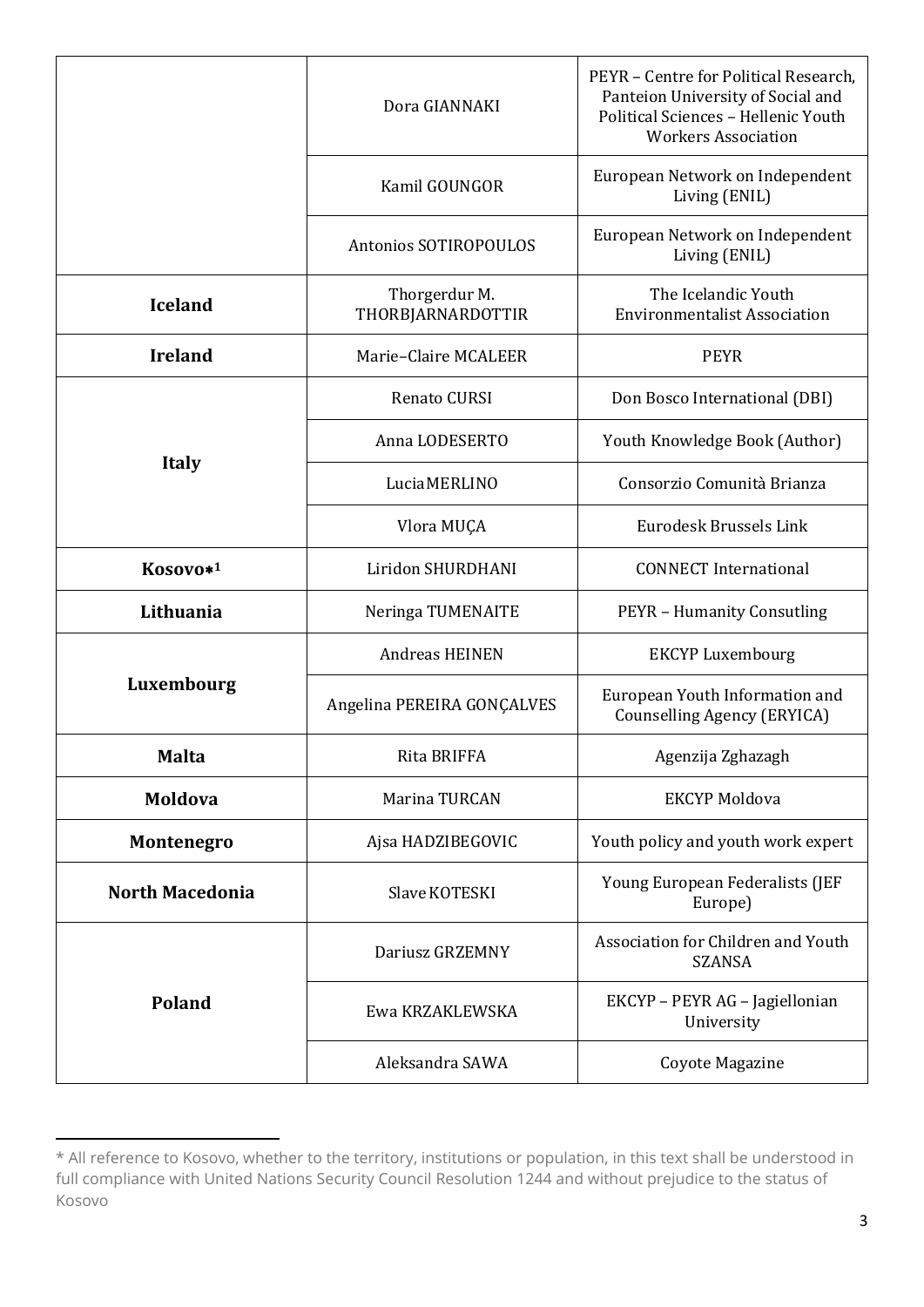|                       | Fernanda Maria OLIVEIRA BRITO      | <b>Lisbon Youth Center</b>                                    |
|-----------------------|------------------------------------|---------------------------------------------------------------|
| Portugal              | Ana Cristina GARCIA                | <b>EKCYP Portugal</b>                                         |
|                       | <b>Carlos Manuel RAMOS SARAIVA</b> | Portuguese Institute of Sport and<br>Youth                    |
|                       | Inês RODRIGUES                     | World Organization of the Scout<br>Movement (WOSM)            |
| Romania               | <b>Irina LONEAN</b>                | PEYR - Centre for Sustainable<br><b>Community Development</b> |
|                       | <b>Veronica STEFAN</b>             | Social DOers                                                  |
| <b>Serbia</b>         | Aleksandra DJUROVIC                | PEYR - Belgrade Open School                                   |
| <b>Slovenia</b>       | Tomaž DEŽELAN                      | PEYR - University of Ljubljana                                |
| <b>Spain</b>          | Alonso ESCAMILLA                   | PEYR - University of Salamanca                                |
|                       | Ana MIJATOVIC                      | Asociation Ser Joven                                          |
|                       | Marta FUENTES LABRADOR             | <b>EYE Santander - Erasmus Student</b><br>Network Spain       |
| Sweden                | Tiina EKMAN                        | <b>EKCYP</b> Sweden                                           |
| Türkiye               | Ahmet ALAKUŞTEKİN                  | Ministry of Youth and Sport                                   |
|                       | Svitlana IVANOVA                   | Kremenchuk Youth Center                                       |
| <b>Ukraine</b>        | Anna KOVALENKO                     | YMCA Kremenchuk                                               |
|                       | Alina SHEVELA                      | YMCA Kremenchuk                                               |
| <b>United Kingdom</b> | Marzena PLES                       | <b>PEYR</b>                                                   |
|                       | Georgina WHITEMAN                  | European Student Think Tank                                   |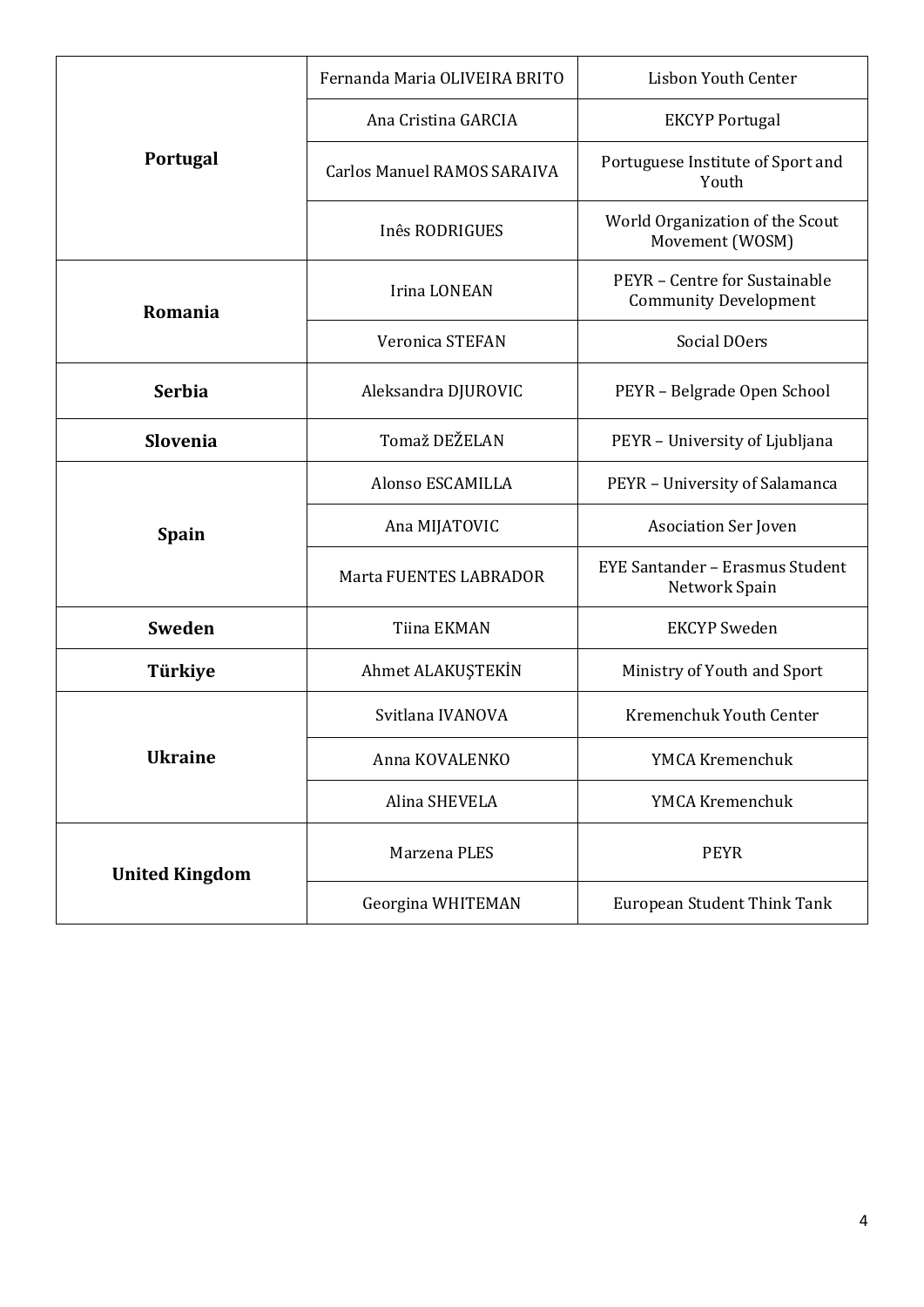| <b>SPEAKERS, STEERING GROUP MEMBERS</b> |                                                                                                  |
|-----------------------------------------|--------------------------------------------------------------------------------------------------|
| <b>Name</b>                             | <b>Organization</b>                                                                              |
| <b>Andreas KARSTEN</b>                  | Ray Network                                                                                      |
| Charalampos PAPAIOANNOU                 | <b>European Commission</b>                                                                       |
| Clementina BARBARO                      | <b>Council of Europe</b>                                                                         |
| Gersi HOXHA                             | Youth activist                                                                                   |
| <b>Howard WILLIAMSON</b>                | PEYR Advisory Group - Youth Knowledge Book on<br>youth transitions in post-Covid Europe (Author) |
| Ilaria PITTI                            | University of Bologna                                                                            |
| James O'DONOVAN                         | Covid-19 Knowledge Hub                                                                           |
| Maria RODRIGUEZ                         | European Youth Forum                                                                             |
| Maxim PIJEVSKII                         | EU4Youth                                                                                         |
| Mila LUKIC                              | Advisory Council on Youth                                                                        |
| Shunta TAKINO                           | OECD, Directorate for Employment, Labour and<br><b>Social Affairs</b>                            |
| Sladjana PETKOVIC                       | PEYR Advisory Group - Covid 19 Knowledge Hub                                                     |
| Spyros PAPADATOS                        | Advisory Council on Youth                                                                        |
| Pieter-Jan DE GRAEVE                    | Salto Inclusion and Diversity                                                                    |

| <b>FACILITATORS, RAPPORTEUR, GRAPHIC</b><br>and VIDEO SUPPORT |                                       |  |
|---------------------------------------------------------------|---------------------------------------|--|
| <b>Name</b>                                                   | <b>Role</b>                           |  |
| Clara GIBERGA FERNÁNDEZ DE VILLARÁN                           | Facilitator                           |  |
| Gubaz KOBERIDZE                                               | Facilitator                           |  |
| Maria-Carmen PANTEA                                           | Symposium Rapporteur                  |  |
| Paul DUMITRU                                                  | Graphic and video support (Picturise) |  |
| Renata MACOVENU                                               | Graphic and video support (Picturise) |  |
| Vlad GRIGORE                                                  | Graphic and video support (Picturise) |  |